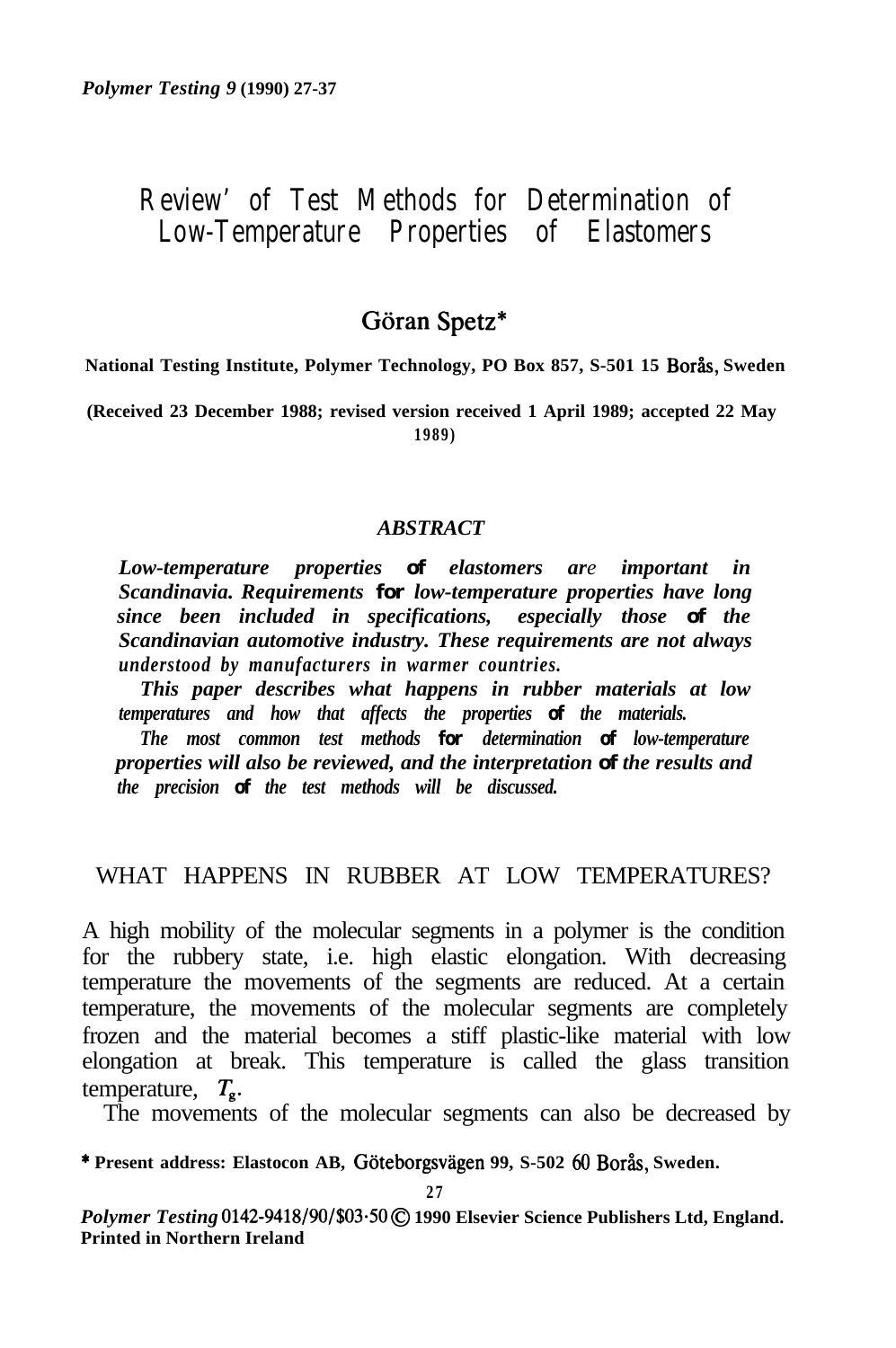

Fig. 1. Characteristic temperature-modulus curve for polymers.

crystallization, which means that parts of the molecules are arranged in a regular structure. The crystalline melting point,  $T_m$ , which gives the upper temperature limit for this transformation, is higher than the glass transition temperature. The crystallization assumes a certain mobility of the segments and happens therefore with the highest speed at a temperature between the glass transition and the crystallization melting point (see Fig. 1).

The condition for the rubbery state is consequently a low tendency to crystallization and a low glass transition temperature. If a rubber material is cooled down, the glass transition point,  $T<sub>e</sub>$ , will sooner or later be reached and the material becomes stiff and eventually also brittle. This means that it is no longer useful as a 'rubber'. For example, the increased hardness and stiffness make hoses difficult to handle and rubber damping elements have completely different properties. If the rubber becomes brittle it will crack by bending.

The ability of a rubber material to keep its high elastic elongation and continue to be useful at low temperatures is described as its 'cold resistance'.

Changes in the viscoelastic properties of the rubber occur immediately when the rubber is cooled down. This is the dominating phenomenon when the cold resistance of rubber is discussed. Changes caused by crystallization, however, need a certain time to happen and it can take a long time to reach equilibrium. The crystallization effects are less important for rubber polymers, especially when they are crosslinked.

Most of the rubber materials have a lowest useful temperature in the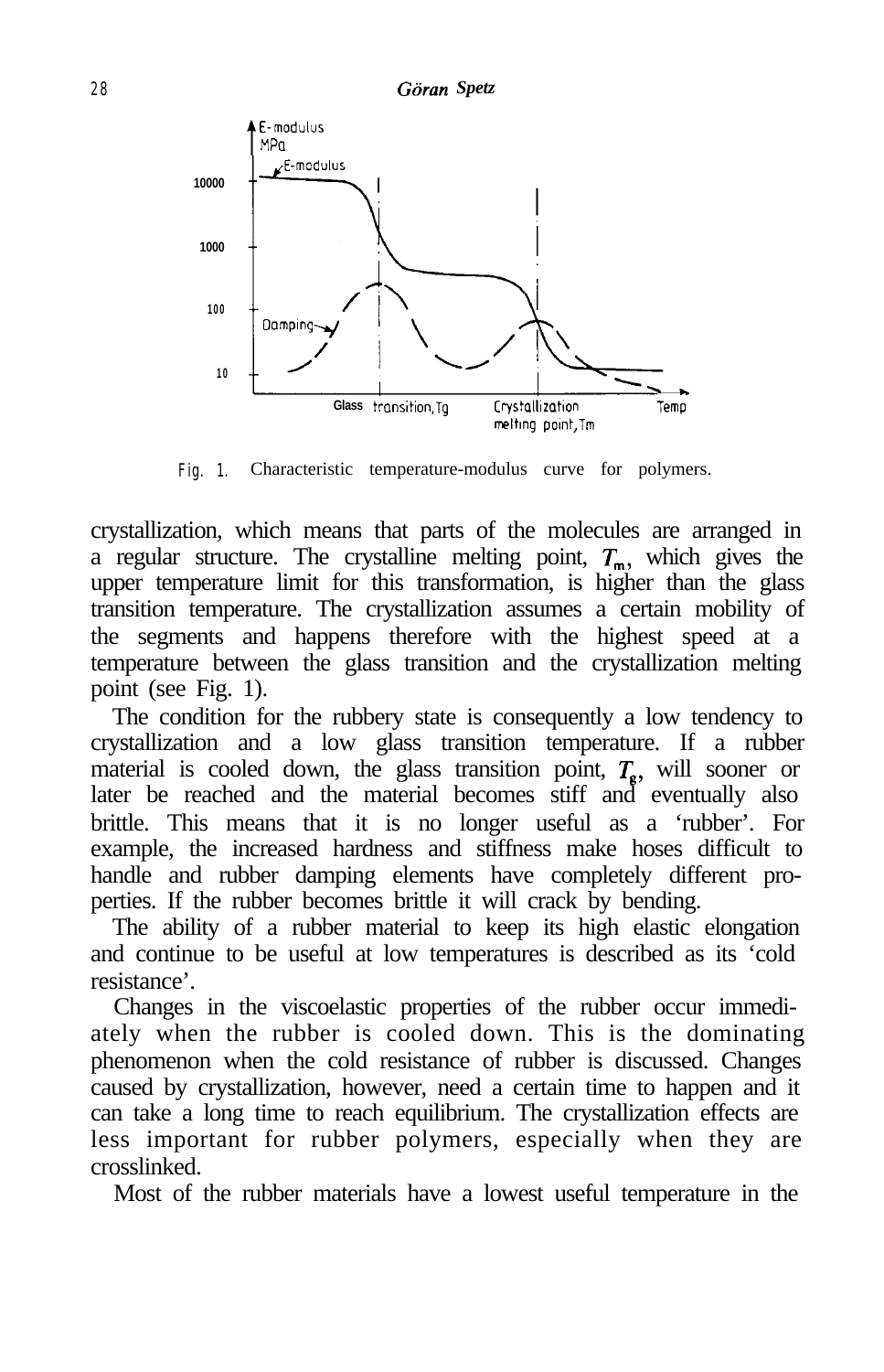| Polymer                              | Min. temp.<br>(°C) | Polymer                                     | Min. temp.<br>(°C) |
|--------------------------------------|--------------------|---------------------------------------------|--------------------|
| Natural rubber                       | -60                | Propylene oxide rubber                      | $-60$              |
| Isoprene rubber                      | -60                | Polysulphide rubber                         | $-35$              |
| <b>Butadiene rubber</b>              | $-100$             | Silicone rubber                             | $-110$             |
| Styrene butadiene rubber             | $-50$              | <b>Fluorocarbon rubber</b>                  | $-25$ to $-40$     |
| Isobutylene isoprene rubber          | $-50$              | <b>Fluro-silicone rubber</b>                | $-60$              |
| Ethylene propylene rubber            | $-5.5$             | Kalrez                                      | $-20$              |
| Poly-norbornene rubber               | $-45$              | Polyphosfazene rubber                       | $-20$ to $-65$     |
| Nitrile butadiene rubber             | $-40$              | Urethane rubber                             | $-20$ to $-40$     |
| Hydrated nitrile butadiene rubber    | $-2.5$             | Styrene butadiene styrene TPE               | $-50$              |
| Chloro-ethylene rubber               | $-20$              | Styrenc ethylene butadiene Styrene TPE      | $-50$              |
| Acrylic rubber                       | $-30$              | Thermoplastic natural rubber                | -60                |
| Ethyleneacrylate rubber              | $-35$              | Thermoplastic ethylene propylene rubber     | $-60$              |
| Chloroprene rubber                   | $-40$              | Thermoplastic nitrile rubber                | -60                |
| Chlorsulphonated polyethylene rubber | $-2.5$             | Thermoplastic urethane rubber               | $-40$              |
| Epichlorohydrin rubber               | $-45$              | Thermoplastic ethylene vinyl acetate rubber | $-50$              |
|                                      |                    | Thermoplastic polyester                     | -60                |

**TABLE 1** Lowest Useful Temperature

interval -25 to -75 "C. Table 1 shows some typical values. The low-temperature properties can be affected by the composition, and especially by the type of softener used.

# TEST METHODS FOR DETERMINATION OF COLD RESISTANCE

The cold resistance of rubber can be studied by several methods. These methods may not necessarily give the same values or even range the rubber materials in the same order.

### **Standardized test methods**

#### *Brittleness point: IS0 81.2*

By brittleness point is meant, the lowest temperature at which rubber materials do not exhibit brittle failure when impacted under specified conditions.

When testing, test pieces in the form of strips 40 mm *x* 6 mm and 2 mm thick are clamped as shown in Fig. 2 and then immersed for 5 min in a cold bath. After 5 min they are subjected to a single impact blow, then examined to see if they show any cracks. If they have failed, new test pieces are tested at a temperature 2 "C higher. The test is then repeated at higher temperatures until no failure is observed. This temperature is recorded as the temperature limit for brittleness.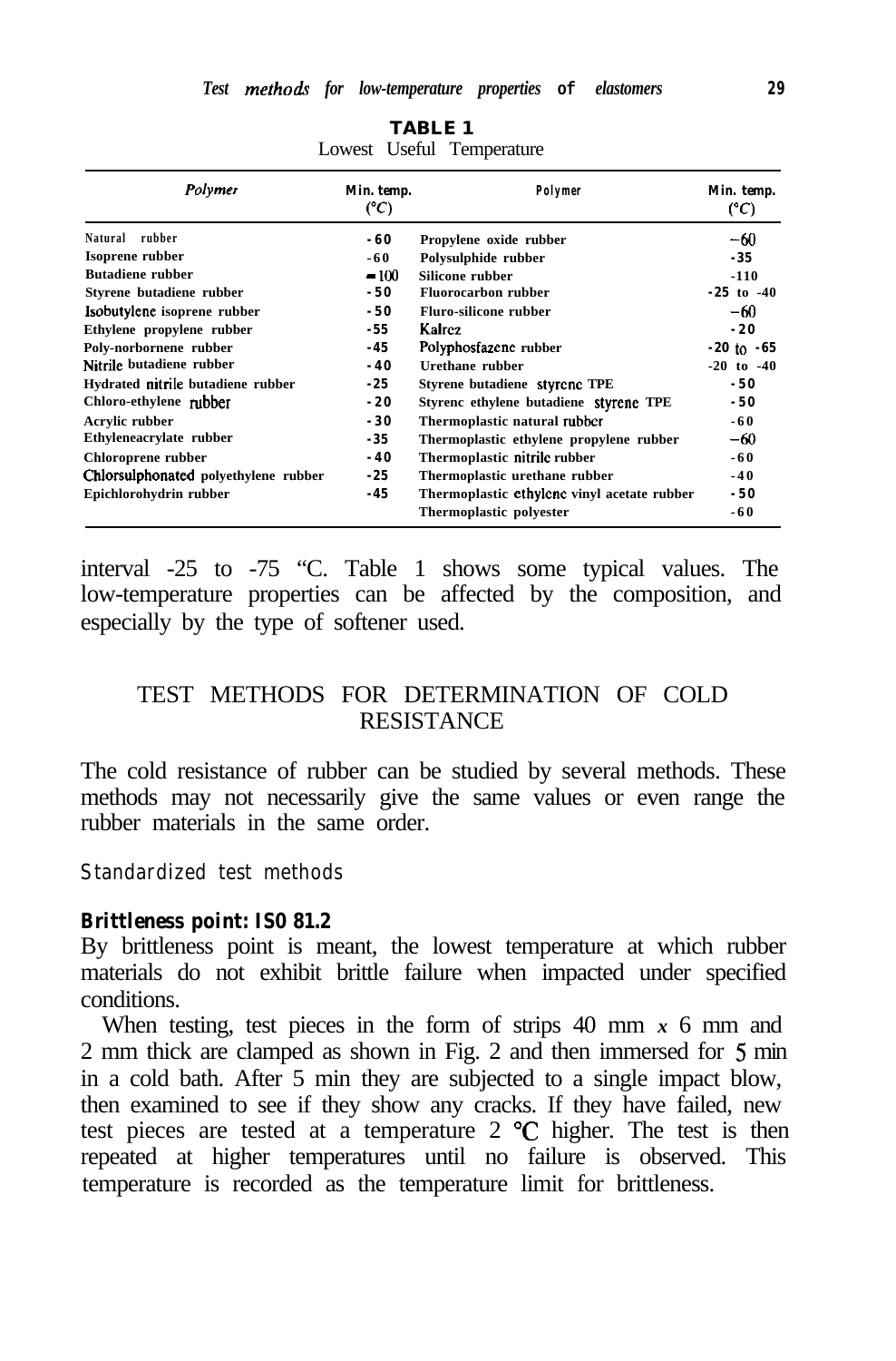

**Fig. 2. Test piece clamp and striker.**

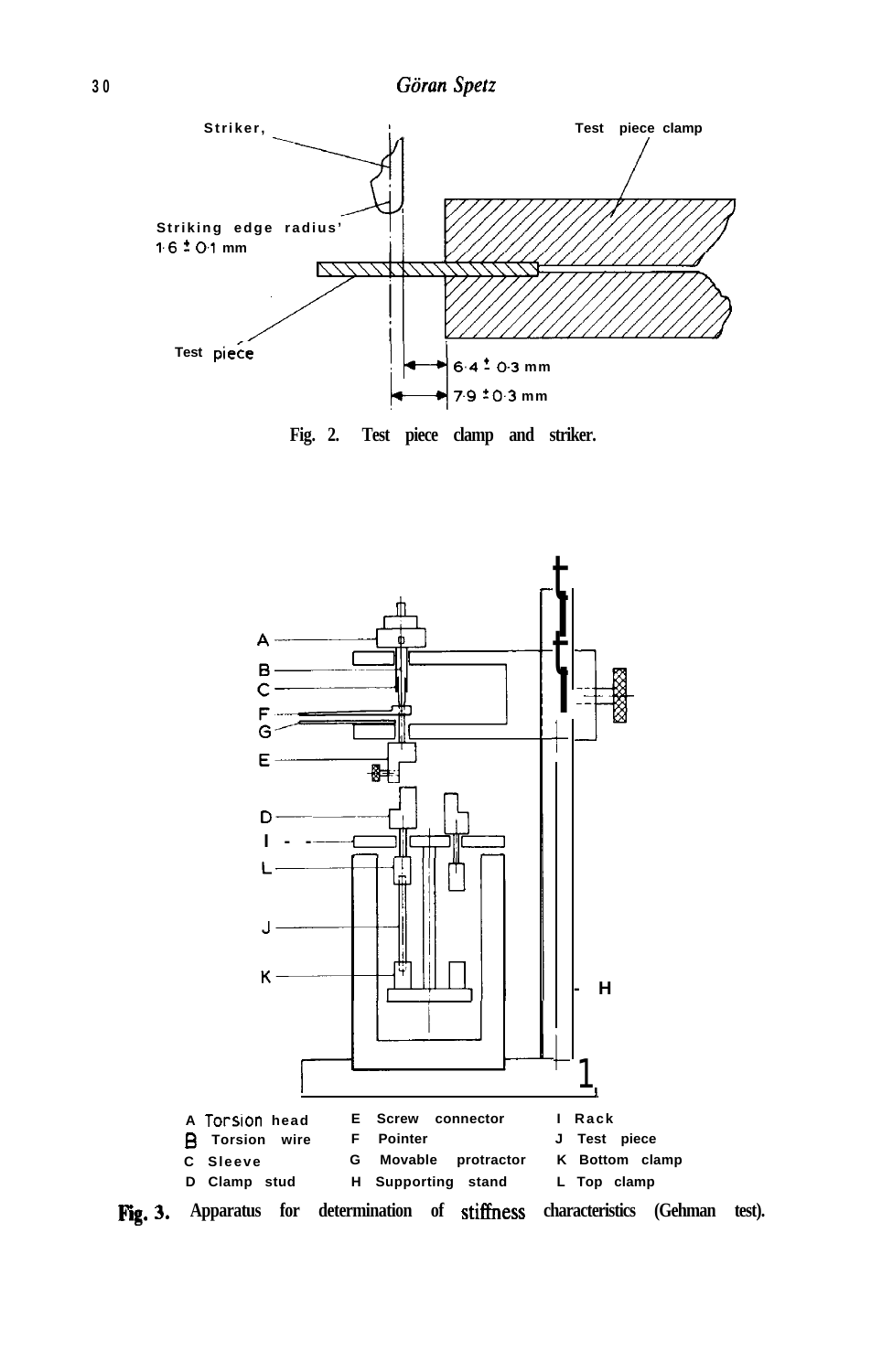*Determination of stiflness characteristics (Gehman test): IS0 1432* The Gehman test is used to determine the relative stiffness characteristics of vulcanized rubbers over a temperature range of -150 "C to room temperature.

The principle for this test is that a rubber strip 40 mm x 3 mm *x* 2 mm is connected in series with a torsional wire. The rubber strip is placed in a cold liquid bath. When one end of this combination of torsion wire and rubber strip is twisted to a certain angle, the torsion will be divided between the rubber strip and the wire in inverse proportion to their torsion stiffness. The test is started at a low temperature and is then repeated at higher temperatures, increased stepwise. From the recorded twist angles a curve can be calculated and plotted of torsional modulus against temperature. The apparatus is shown in Fig. 3.



Fig. 4. Retraction apparatus.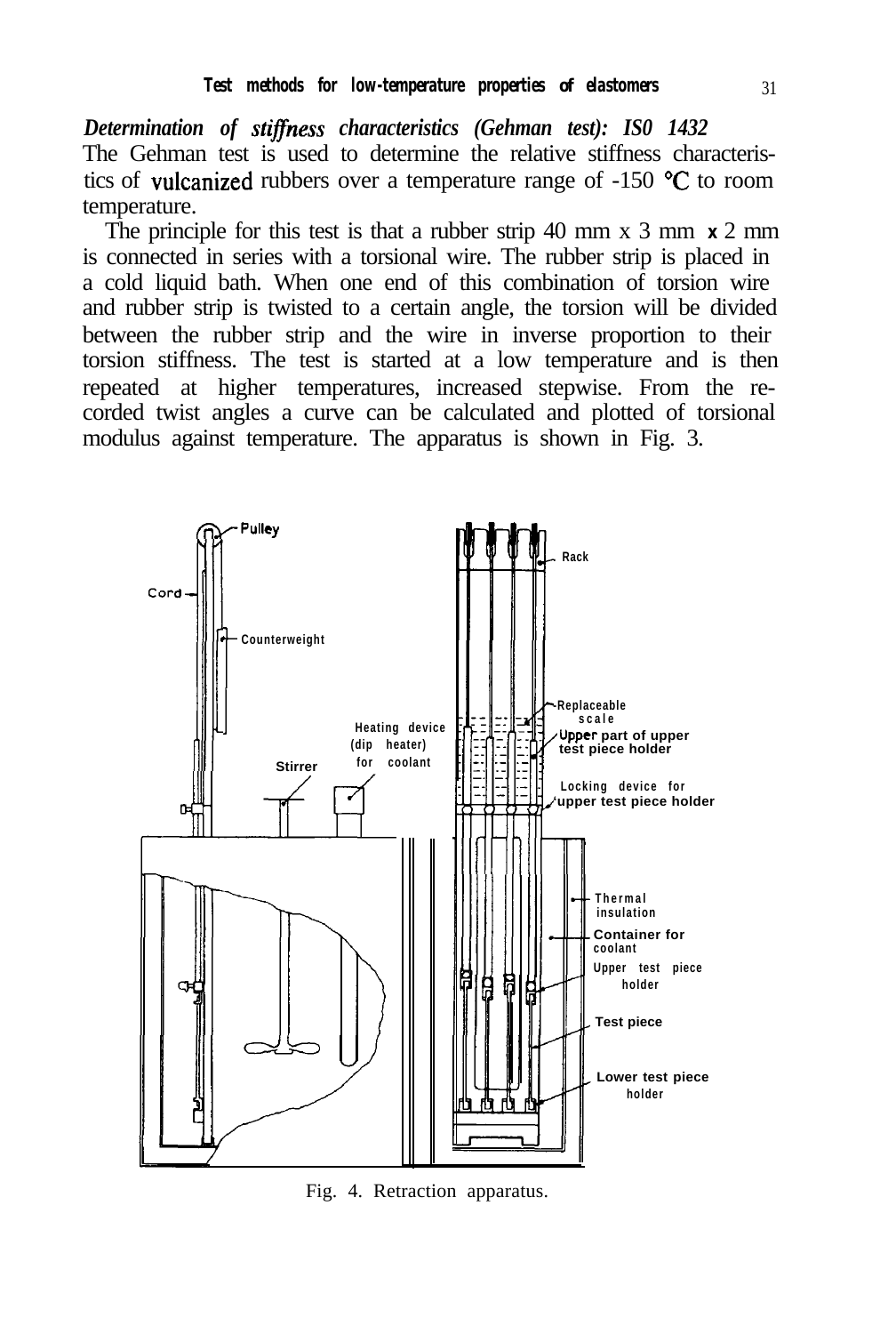### *3 2 Giiran Spetz*

# *Temperature retraction test (TR test): IS0 2921*

The principle for this method is to elongate a rubber  $T\overline{50}$  test piece, lock it and cool it to -70 °C in a cold liquid bath, for 10 min. After this time the test piece is released and the temperature is increased by 1 "C. The elastic retraction is then measured. The temperatures at which the rubber test piece has retracted 10, 30, 50 and 70% are then given as the result. The apparatus is shown in Fig. 4.

### *Compression set at low temperature: IS0 1653*

The test piece, normally a cylinder, 29 mm in diameter and 12.5 mm high, is compressed to 75% of its original height between two plates equipped with a quick release device. After 30 min the jig is placed in a low-temperature cabinet at the test temperature. After 24 or 72 h the test piece is released, still at the test temperature, and the height is measured, normally after 10 and 1800 s. The compression set is then calculated in the normal way as the remaining deformation.

# *Increase in hardness: IS0 3387*

This method describes a test based on hardness measurements for determining the progressive stiffening of rubber with time, caused by crystallization. The method is applicable to both raw and vulcanized rubbers. It is mainly of interest for rubber with a marked crystallization tendency at temperatures experienced in cold climates such as, for instance, chloroprene and natural rubber.

The test pieces are placed in a cold chamber at the test temperature and the first hardness measurement is done after 15 min conditioning time. The hardness measurements are then repeated after 24 and 168 h storage. If a curve is to be plotted, measurements can be made at intermediate times.

# *Determination of crystallization at low temperatures: IS0 6471*

This method describes the determination of the tendency of vulcanized rubber to crystallize, and the time dependence of crystallization, by measurement of the recovery of compressed test pieces. Crystallization, which occurs more rapidly under high compression, reduces the elastic recovery of the rubber.

The test pieces are first compressed with low deformation and the recovery is determined without crystallization. The test pieces are then compressed with high deformation and the recovery is determined after crystallization. Normal holding times are 30 or 60 min, but if the time dependence is to be studied the results after different times are plotted on a graph. From this curve the half-time to crystallization can be determined. Figure 5 shows the equipment.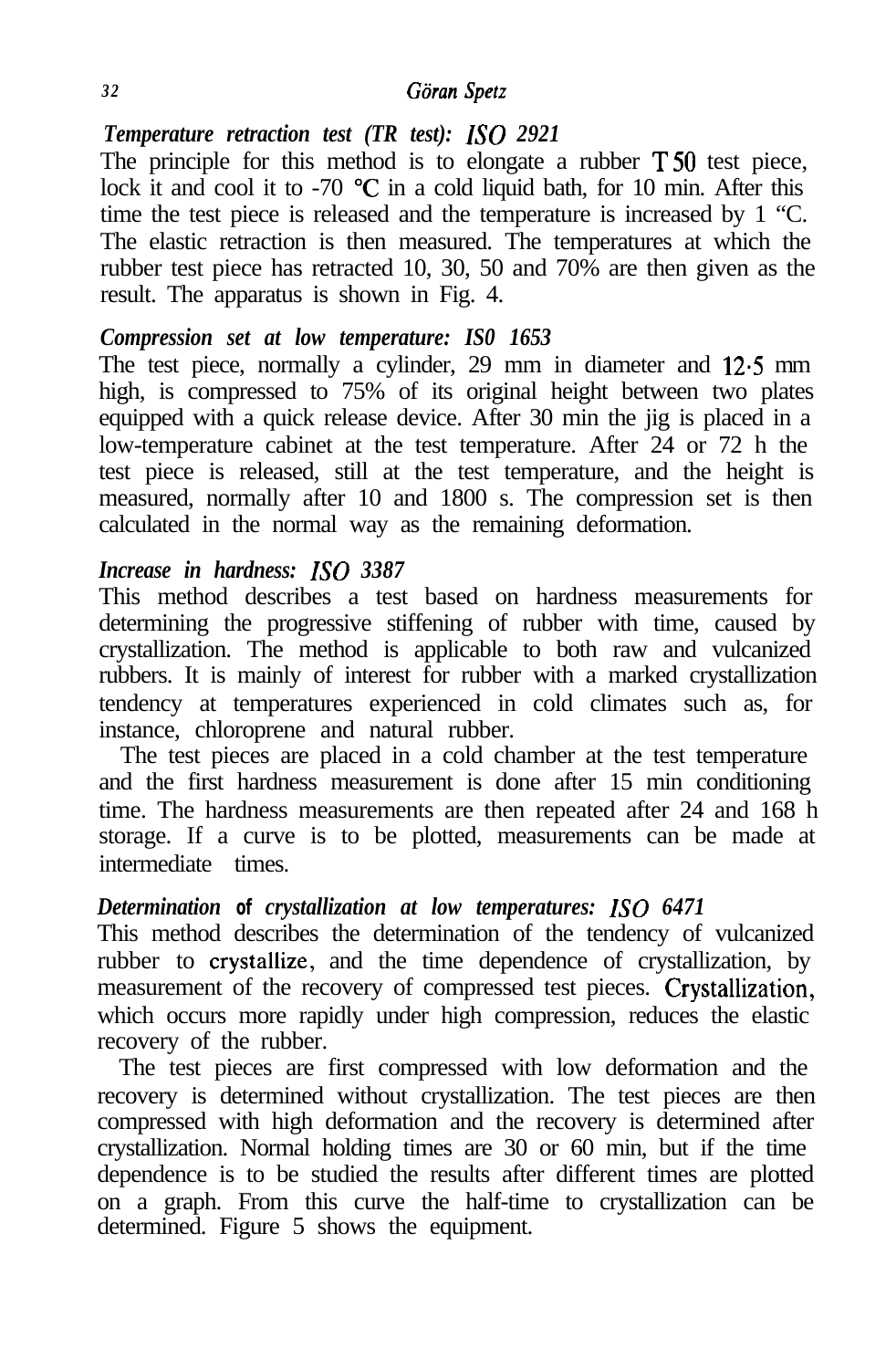

*Fig. 5.* Apparatus for determination of crystallization under compression.

#### **Product tests**

#### *Coated fabrics, impact test: IS0 4646*

This test is similar to the brittleness test.

#### *Coated fabrics, bend test: IS0 4675*

In this test a coated fabric is mounted in a bending jig and bent rapidly at low temperature; see Fig. 6.

#### *Hoses, flexibility test: IS0 4672*

This standard describes a method for assessing whether a rubber hose retains adequate flexibility at low temperature. The stiffness of a hose at low temperature is compared with the stiffness at room temperature.

To measure the stiffness, the hose is placed in a cold liquid bath and bent around a torque wheel, both at room temperature and at lower temperatures; see Fig. 7.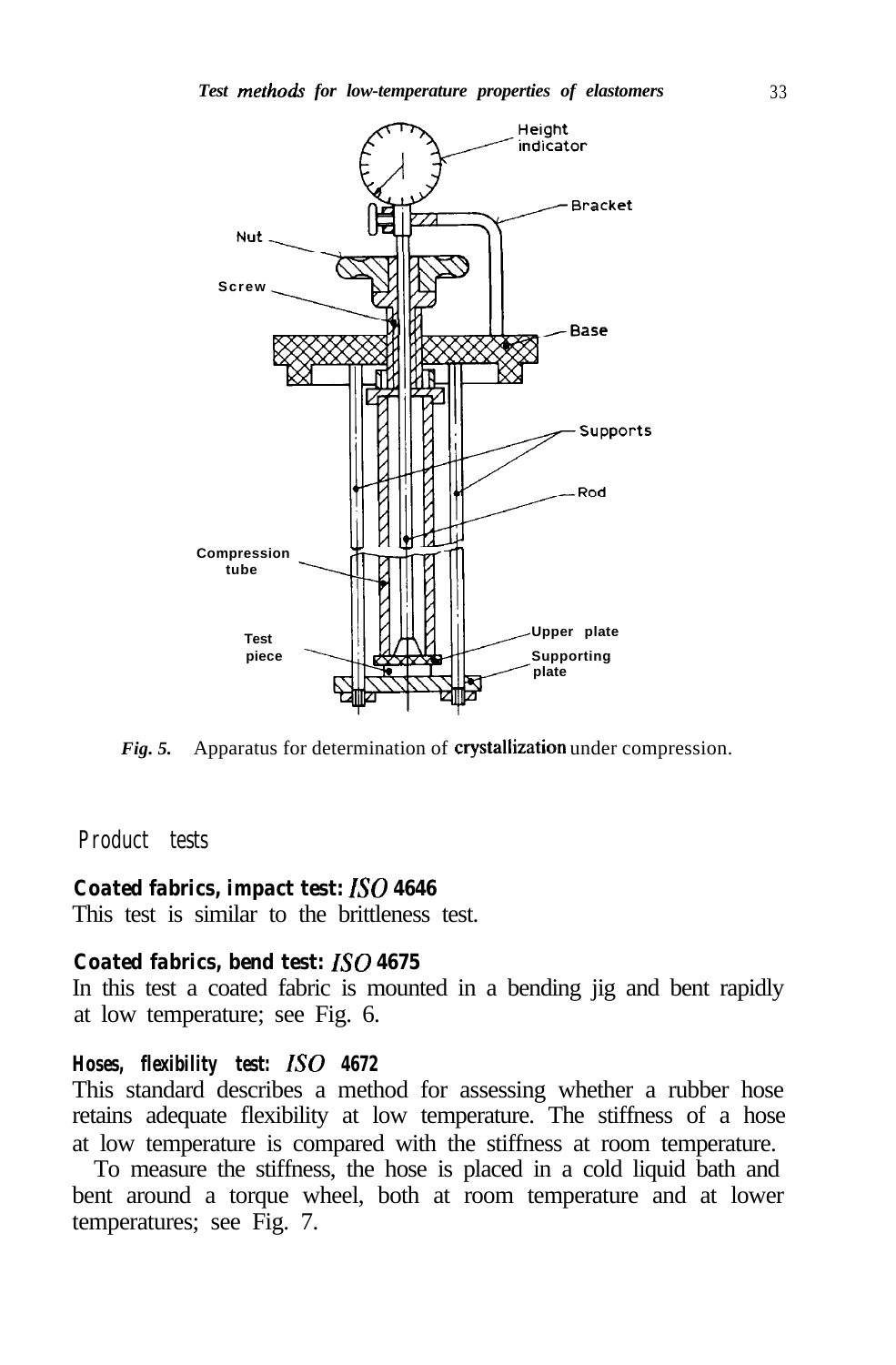

Fig. 6. Bending jig for coated fabrics.



Fig. 7. Hose flexibility.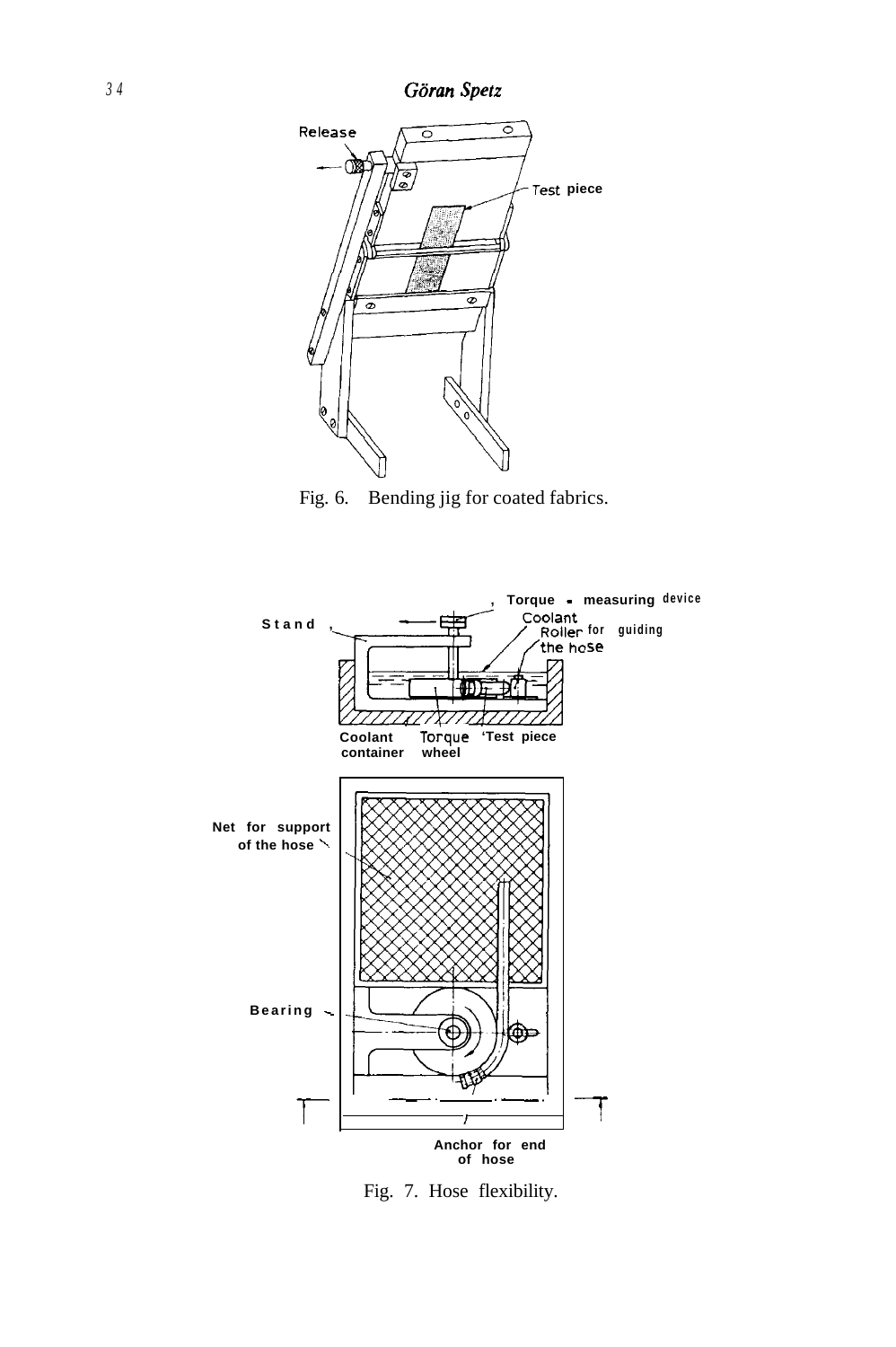



**Fig. 9. Example of a DTA curve.**

#### **Non-standardized test methods**

# *Differential thermal analysis (D TA)*

In a DTA test the test sample and a reference sample are heated in a special oven, normally from low temperature to high temperature (for rubber from -150 to 100 "C). The reference sample should be an inert material which does not show any changes in the temperature interval used. The temperature difference between the two samples is measured with a differential thermocouple (Fig. 8) and gives the DTA signal. When the temperature reaches the glass transition of the rubber or the crystallization melting point, a certain amount of heat energy must be transferred to the rubber. This means that the temperature stops increasing in the rubber, while the temperature in the reference sample continues to rise. This gives a difference in temperature between the rubber sample and the reference sample. A melting is also called an endothermic process; see Fig. 9.

#### *Dynamic mechanical measurements*

Another way of determining the transformation points  $T_g$  and  $T_m$  is to measure the  $E$  modulus and the damping, tan  $\delta$  as a function of temperature, see Fig. 10. This is done in special testing machines by applying a mechanical vibration on a rubber sample in compression, tension shear or bending.

### INTERPRETATION OF THE RESULTS

*The brittleness point* gives the lowest temperature at which the rubber can be bent without damage.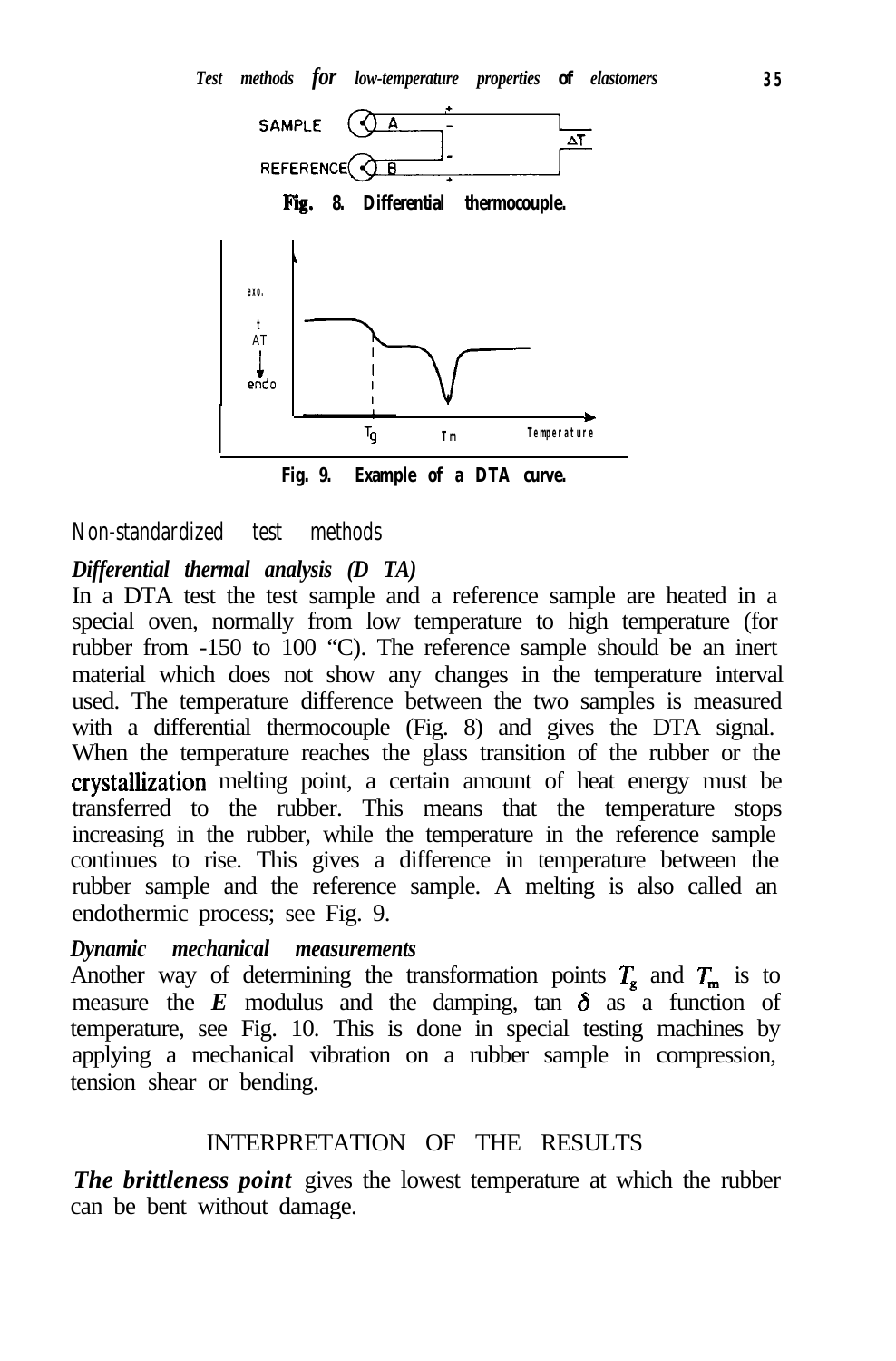

Fig. 10. **Example of a dynamic mechanical test.**

*The Gehman test* gives the relative stiffness at low temperature compared with the stiffness at room temperature.

*The TR test* shows the elastic recovery at low temperatures. TR, is often considered to be close to the brittleness point. TR,, is often used in specifications.

Compression *set* at low temperatures gives a value of the elastic recovery at the measured temperature.

*The hardness increase test* shows the increase in hardness caused by crystallization.

*The crystallization test* shows the tendency of vulcanized rubbers to crystallize and the time dependence of crystallization.

*The DTA test* gives the  $T_{g}$  and  $T_{m}$  temperatures or ranges.

*The dynamic mechanical test* also gives information about  $T_{g}$  and  $T_{m}$ plus information about the modulus and damping at different temperatures.

### PRECISION OF THE METHODS

IS0 decided some years ago to include precision statements in the standards. This is done by interlaboratory tests were the reproducibility, *R* (between labs), and the repeatability, r (within labs), are determined.

In Sweden we have also been running a programme for interlaboratory tests during the last six years. The results from these tests often